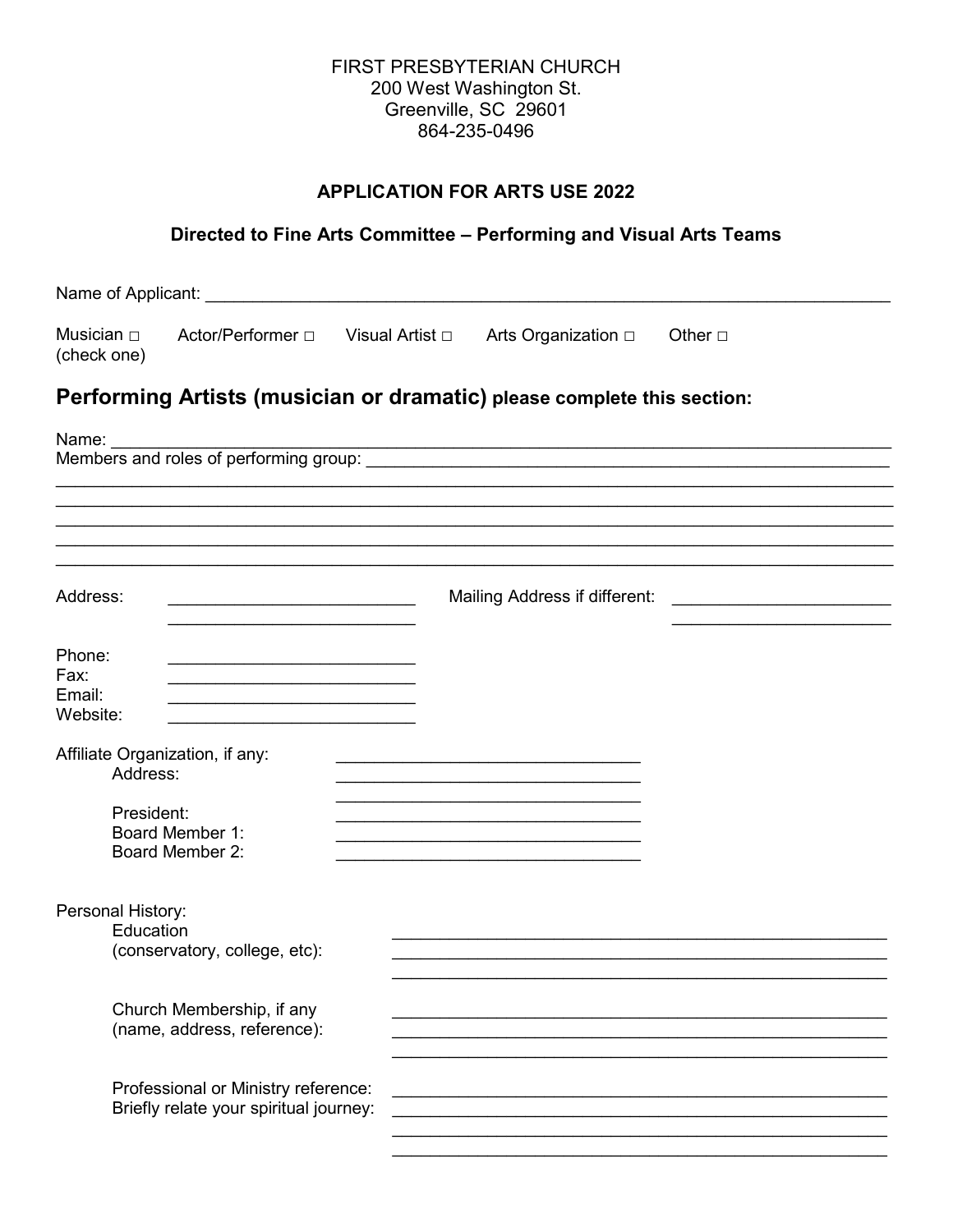|           | Performance Experience:               |  |
|-----------|---------------------------------------|--|
|           |                                       |  |
|           |                                       |  |
|           |                                       |  |
|           |                                       |  |
|           |                                       |  |
|           |                                       |  |
|           |                                       |  |
|           |                                       |  |
|           |                                       |  |
|           |                                       |  |
|           | Association with FPC Greenville:      |  |
|           |                                       |  |
|           |                                       |  |
|           | Do you have an FPC member             |  |
|           | who would be willing to serve as      |  |
|           | your Advocate?                        |  |
|           |                                       |  |
| Event:    |                                       |  |
|           |                                       |  |
|           | Details of performance event:         |  |
|           |                                       |  |
|           |                                       |  |
|           | Ability to run your own tickets:      |  |
|           | Ability to produce event yourself:    |  |
|           | (staging, crew, technical, etc.)      |  |
|           | Budget for facility use fee:          |  |
|           |                                       |  |
|           |                                       |  |
| Interview |                                       |  |
|           | Dates available for on-site interview |  |
|           | with FPC staff and Fine Arts          |  |
|           | representatives:                      |  |

Please add any comments you would like to make on a separate sheet.<br>Please include a photo of yourself, group, supporters as appropriate.<br>After completion, you may send an electronic copy to **cfraser@firstpresgreenville.or**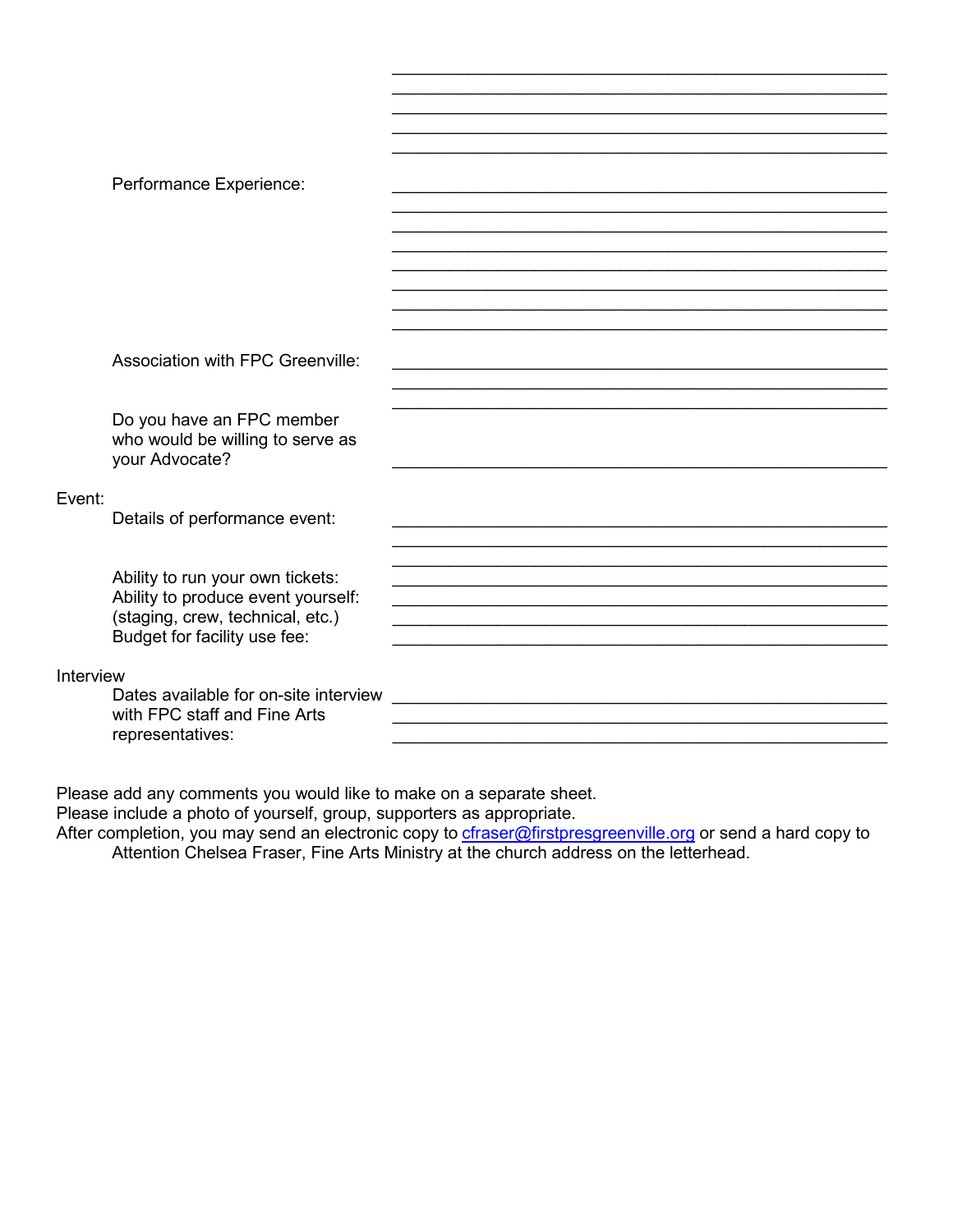# Visual Artists please complete this section:

| Name:                                | <u> 1980 - John Stein, Amerikaansk politiker (</u>                                                                                 |                                                                                                                  |
|--------------------------------------|------------------------------------------------------------------------------------------------------------------------------------|------------------------------------------------------------------------------------------------------------------|
| Address:                             | <u> 1989 - Johann Barbara, martxa alemaniar a</u>                                                                                  | Mailing Address if different:<br>the contract of the contract of the contract of the contract of the contract of |
| Phone:<br>Fax:<br>Email:<br>Website: | the contract of the contract of the contract of the contract of the contract of<br><u> 1980 - Johann John Stone, mars et al. (</u> |                                                                                                                  |
|                                      | Affiliate Organization, if any:<br>Address:                                                                                        | <u> 1989 - Johann Stoff, amerikansk politiker (* 1908)</u>                                                       |
|                                      | President:<br>Board Member 1:<br>Board Member 2:                                                                                   |                                                                                                                  |
|                                      | Personal History:<br>Education<br>(conservatory, college, etc):                                                                    |                                                                                                                  |
|                                      | Church Membership, if any<br>(name, address, reference):                                                                           |                                                                                                                  |
|                                      | Professional or Ministry reference,<br>with address:                                                                               |                                                                                                                  |
|                                      | Briefly relate your spiritual journey:                                                                                             |                                                                                                                  |
|                                      |                                                                                                                                    |                                                                                                                  |
|                                      | <b>Exhibition Experience:</b>                                                                                                      |                                                                                                                  |
|                                      |                                                                                                                                    |                                                                                                                  |
|                                      | Association with FPC Greenville:                                                                                                   |                                                                                                                  |
|                                      | Do you have an FPC member<br>who would be willing to serve as<br>your Advocate?                                                    |                                                                                                                  |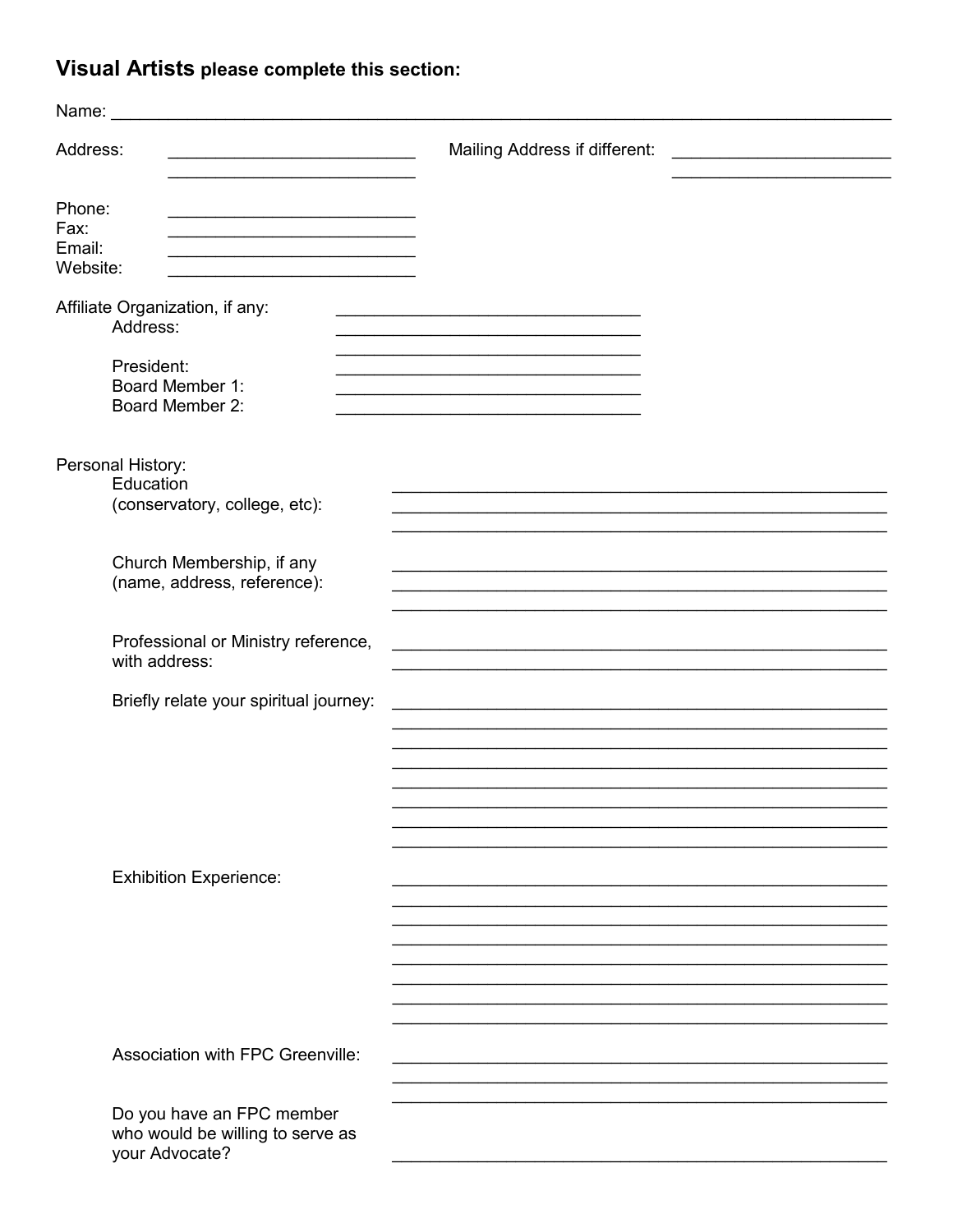| Exhibition: |  |  |
|-------------|--|--|
|             |  |  |
|             |  |  |

|           | Details of exhibition scale<br>(proposed exhibition with number of<br>pieces, desire to exhibit in general<br>exhibit): |  |
|-----------|-------------------------------------------------------------------------------------------------------------------------|--|
|           | Ability to participate in installation:                                                                                 |  |
|           | Ability to produce event yourself:<br>(curating, installing, docent<br>assistance, etc.)                                |  |
|           | Budget for facility use fee:                                                                                            |  |
| Interview |                                                                                                                         |  |
|           | Dates available for on-site interview<br>with FPC staff and Fine Arts<br>representatives:                               |  |

Please add any comments you would like to make on a separate sheet.

Please include a portfolio of your work as appropriate.

After completion, you may send an electronic copy to <u>[cfraser@firstpresgreenville.org](mailto:cfraser@firstpresgreenville.org)</u> or send a hard copy to Attention Chelsea Fraser, Fine Arts Ministry at the church address on the letterhead.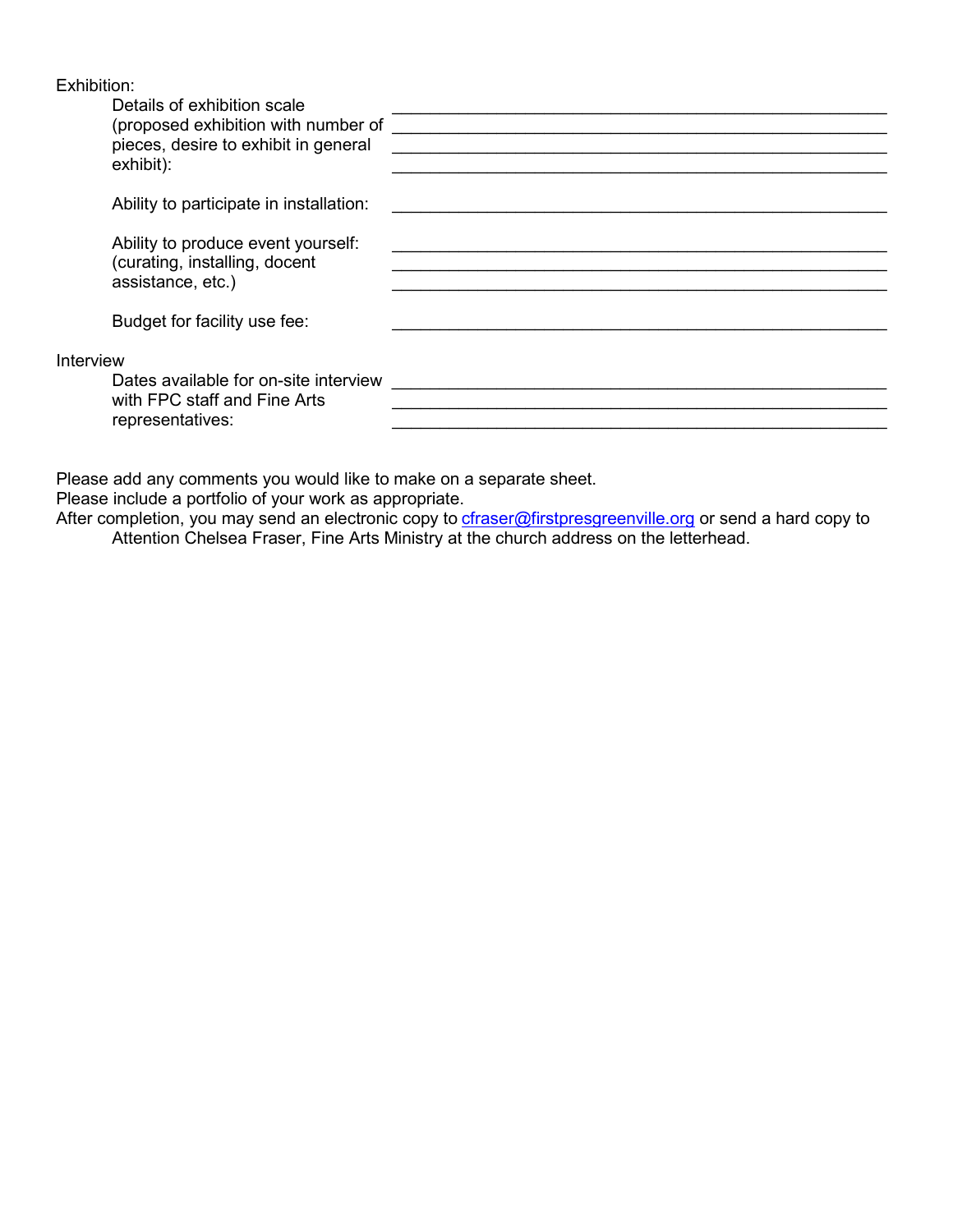## **Arts Organizations please complete this section:**

| <b>Contact Name and title:</b>                                              |                                                                                                                                                                                                                               |             |                                                                                                                                                              |
|-----------------------------------------------------------------------------|-------------------------------------------------------------------------------------------------------------------------------------------------------------------------------------------------------------------------------|-------------|--------------------------------------------------------------------------------------------------------------------------------------------------------------|
| <b>Agency Address:</b><br>Phone:                                            |                                                                                                                                                                                                                               |             |                                                                                                                                                              |
| Fax:                                                                        |                                                                                                                                                                                                                               |             |                                                                                                                                                              |
| Email:<br>Website:                                                          |                                                                                                                                                                                                                               |             |                                                                                                                                                              |
|                                                                             |                                                                                                                                                                                                                               |             |                                                                                                                                                              |
| Target audience &                                                           |                                                                                                                                                                                                                               |             |                                                                                                                                                              |
| focus of organization:                                                      |                                                                                                                                                                                                                               |             |                                                                                                                                                              |
|                                                                             |                                                                                                                                                                                                                               |             |                                                                                                                                                              |
| <b>Mission Statement:</b>                                                   |                                                                                                                                                                                                                               |             |                                                                                                                                                              |
|                                                                             |                                                                                                                                                                                                                               |             |                                                                                                                                                              |
|                                                                             |                                                                                                                                                                                                                               |             |                                                                                                                                                              |
| Arts Emphasis:                                                              |                                                                                                                                                                                                                               |             |                                                                                                                                                              |
| (check all that apply)                                                      | Visual Art $\Box$                                                                                                                                                                                                             | Music ⊡     | Theater $\square$                                                                                                                                            |
|                                                                             | Writing $\square$                                                                                                                                                                                                             | $Film \Box$ | Arts Ministry □                                                                                                                                              |
|                                                                             | Other and the contract of the contract of the contract of the contract of the contract of the contract of the contract of the contract of the contract of the contract of the contract of the contract of the contract of the |             |                                                                                                                                                              |
|                                                                             |                                                                                                                                                                                                                               |             |                                                                                                                                                              |
| <b>Brief Organizational History:</b>                                        |                                                                                                                                                                                                                               |             |                                                                                                                                                              |
| (or attach appropriate document)                                            |                                                                                                                                                                                                                               |             |                                                                                                                                                              |
|                                                                             |                                                                                                                                                                                                                               |             |                                                                                                                                                              |
|                                                                             |                                                                                                                                                                                                                               |             |                                                                                                                                                              |
|                                                                             |                                                                                                                                                                                                                               |             |                                                                                                                                                              |
| Use Request Information:                                                    |                                                                                                                                                                                                                               |             |                                                                                                                                                              |
| Facility use you are requesting from FPC:<br>Time period for requested use: |                                                                                                                                                                                                                               |             |                                                                                                                                                              |
| Intention of use:                                                           |                                                                                                                                                                                                                               |             |                                                                                                                                                              |
| Have you performed at FPC in the past?                                      |                                                                                                                                                                                                                               |             |                                                                                                                                                              |
| Religious Affiliation of Organization, if any:                              |                                                                                                                                                                                                                               |             |                                                                                                                                                              |
| <b>FPC Association</b>                                                      |                                                                                                                                                                                                                               |             |                                                                                                                                                              |
|                                                                             |                                                                                                                                                                                                                               |             | Please list the names of any current or past members of First Presbyterian Church that serve/ have                                                           |
| your organization's work:                                                   |                                                                                                                                                                                                                               |             | served on your organization's Board of Directors, committees or who has an ongoing knowledge of<br><u> 1980 - Johann Barnett, fransk politiker (d. 1980)</u> |
|                                                                             |                                                                                                                                                                                                                               |             |                                                                                                                                                              |
|                                                                             |                                                                                                                                                                                                                               |             |                                                                                                                                                              |
|                                                                             |                                                                                                                                                                                                                               |             | Would any of these individuals be willing to serve as an Advocate for your group? ________________                                                           |
|                                                                             |                                                                                                                                                                                                                               |             |                                                                                                                                                              |

Would a member of your administration or Board of Director's be available to meet with FPC staff and/or Fine Arts Committee members of FPC?

Please add any comments you would like to make on a separate sheet.

After completion, you may send an electronic copy to cfraser@firstpresgreenville.org or send a hard copy to Attention Chelsea Fraser, Fine Arts Ministry at the church address on the letterhead.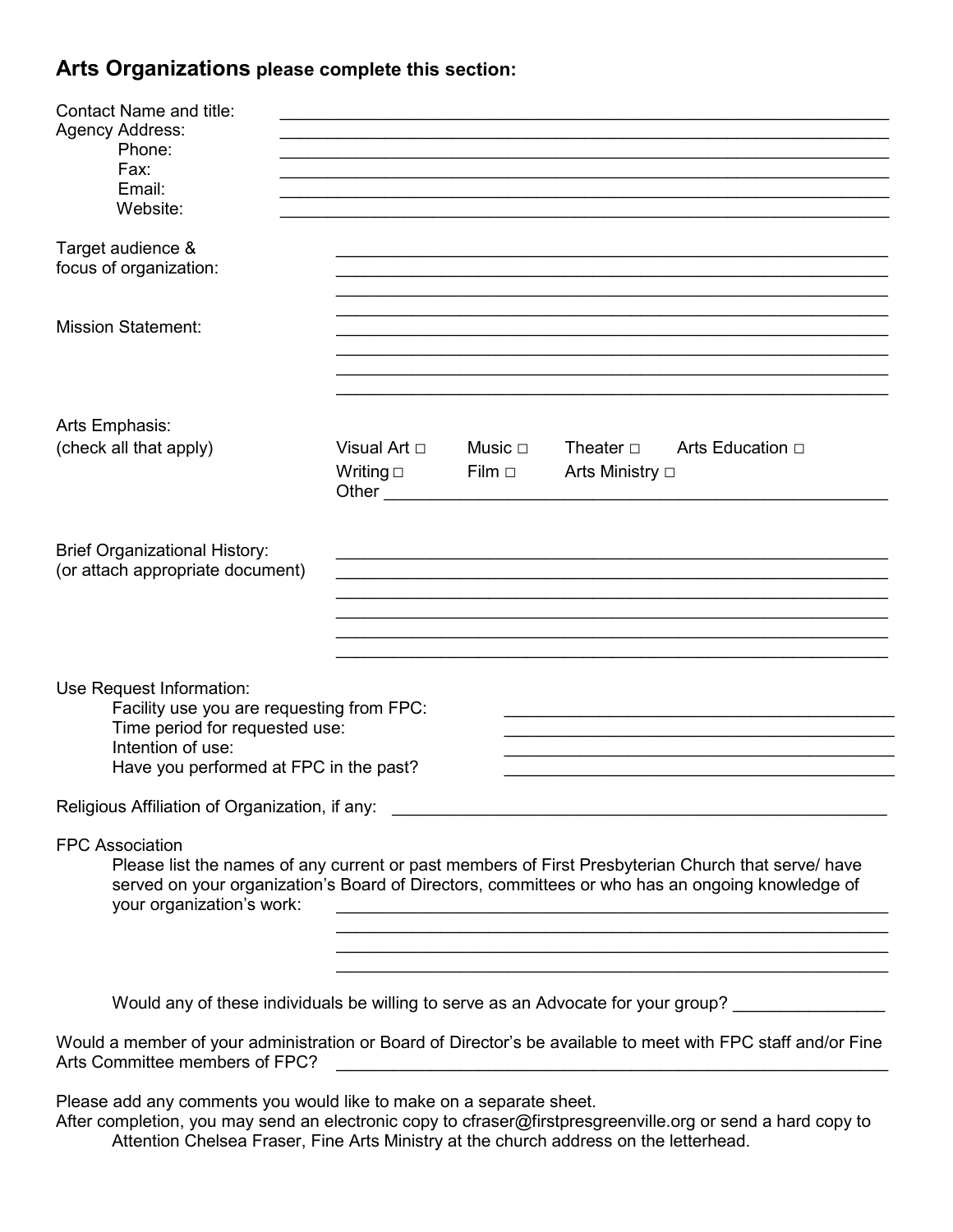# **Special Event or Other please complete this section:**

| Name of Special Event:<br><b>Contact Name and title:</b><br>Address:<br>Phone:<br>Fax:<br>Email:<br>Website:                                                                                                               |                                            |                                                                        |                                                                                   |  |
|----------------------------------------------------------------------------------------------------------------------------------------------------------------------------------------------------------------------------|--------------------------------------------|------------------------------------------------------------------------|-----------------------------------------------------------------------------------|--|
| Purpose of Event:                                                                                                                                                                                                          |                                            |                                                                        |                                                                                   |  |
| Description of Event:                                                                                                                                                                                                      |                                            |                                                                        |                                                                                   |  |
| Target group &<br>focus of ministry:                                                                                                                                                                                       |                                            |                                                                        |                                                                                   |  |
| (check all that apply)                                                                                                                                                                                                     | Visual Art □<br>Writing $\square$<br>Other | Music $\square$<br>Theater $\square$<br>Film $\Box$<br>Arts Ministry □ | Arts Education □                                                                  |  |
| Use Request Information:<br>Facility use you are requesting from FPC:<br>Time period for requested use:<br>Intention of use:<br>Have you hosted an event at FPC in the past?                                               |                                            |                                                                        |                                                                                   |  |
|                                                                                                                                                                                                                            |                                            |                                                                        |                                                                                   |  |
| <b>FPC Association</b><br>Please list the names of any current or past members of First Presbyterian Church that are associated<br>with your Special Event:<br><u> 1989 - Johann Stoff, Amerikaansk politiker († 1908)</u> |                                            |                                                                        |                                                                                   |  |
| <u> 1989 - Johann Stoff, amerikansk politiker (d. 1989)</u><br><u> 1989 - Johann Stoff, amerikansk politiker (d. 1989)</u>                                                                                                 |                                            |                                                                        |                                                                                   |  |
|                                                                                                                                                                                                                            |                                            |                                                                        | Would any of these individuals be willing to serve as an Advocate for your event? |  |
| Would your Special Event leader be available to meet with FPC staff and/ or Fine Arts Committee members of                                                                                                                 |                                            |                                                                        |                                                                                   |  |

Please add any comments you would like to make on a separate sheet.

FPC? \_\_\_\_\_\_\_\_\_\_\_\_\_\_\_\_\_\_\_\_\_\_\_\_\_\_\_\_\_\_\_\_\_\_\_\_\_\_\_\_\_\_\_\_\_\_\_\_\_\_\_\_\_\_\_\_\_\_\_\_\_\_\_\_\_\_\_\_\_\_\_\_\_\_\_\_\_\_\_\_\_\_

After completion, you may send an electronic copy to *cfraser@firstpresgreenville.org* or send a hard copy to Attention Chelsea Fraser, Fine Arts Ministry at the church address on the letterhead.